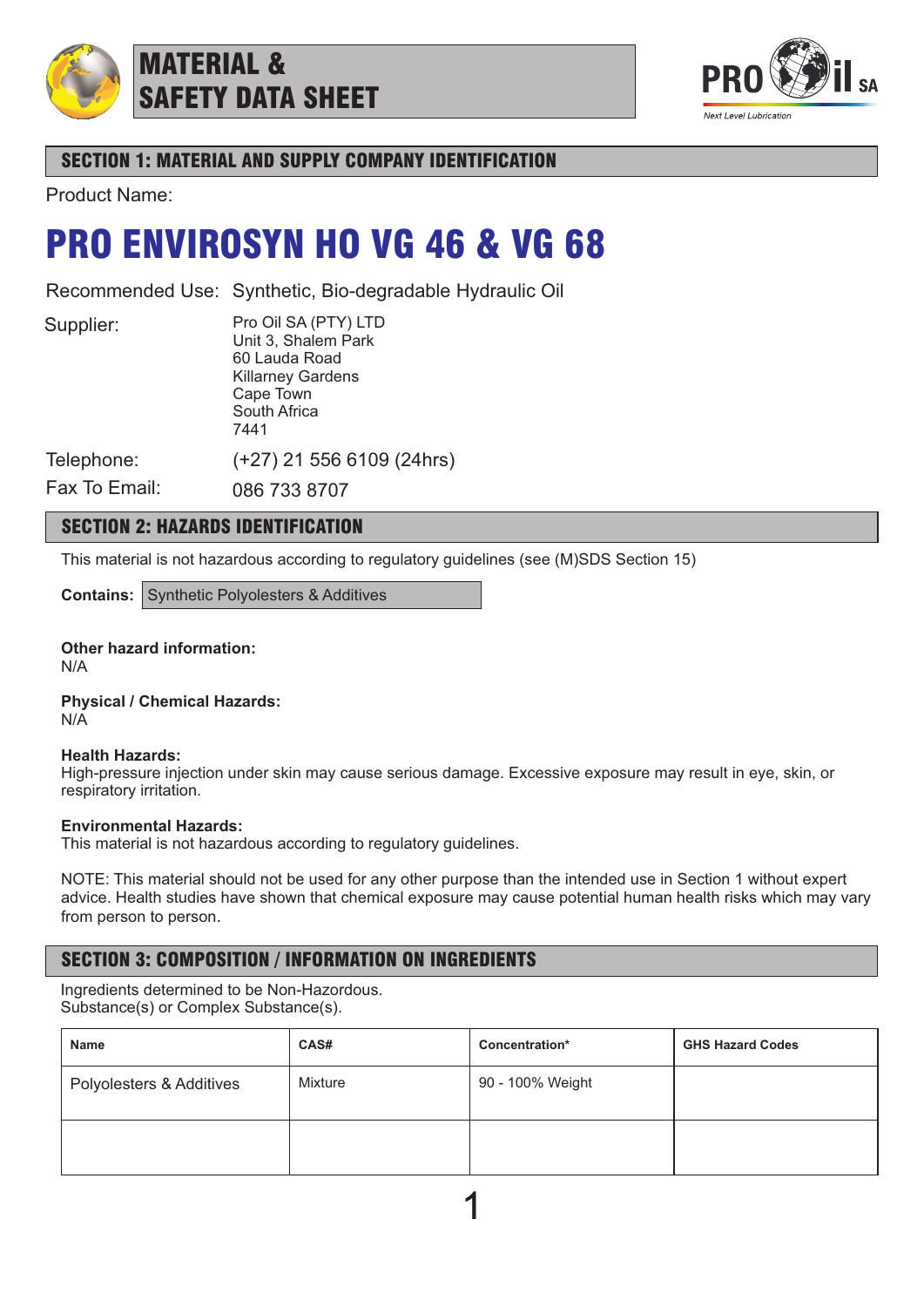

## SECTION 4: FIRST AID MEASURES

### **INHALATION**

Remove from further exposure. For those providing assistance, avoid exposure to yourself or others. Use adequate respiratory protection. If respiratory irritation, dizziness, nausea, or unconsciousness occurs, seek immediate medical assistance. If breathing has stopped, assist ventilation with a mechanical device or use mouth-to-mouth resuscitation.

### **SKIN CONTACT**

Wash contact areas with soap and water. If product is injected into or under the skin, or into any part of the body, regardless of the appearance of the wound or its size, the individual should be evaluated immediately by a physician as a surgical emergency. Even though initial symptoms from high pressure injection may be minimal or absent, early surgical treatment within the first few hours may significantly reduce the ultimate extent of injury.

## **EYE CONTACT**

Flush thoroughly with water. If irritation occurs, get medical assistance.

### **INGESTION**

First aid is normally not required. Seek medical attention if discomfort occurs.

## **NOTE TO PHYSICIAN**

None

## SECTION 5: FIRE FIGHTING MEASURES

### **EXTINGUISHING MEDIA**

**Appropriate Extinguishing Media:** Use water fog, foam, dry chemical or carbon dioxide (CO2) to extinguish flames.

**Inappropriate Extinguishing Media:** Straight streams of water

#### **FIRE FIGHTING**

**Fire Fighting Instructions:** Evacuate area. Prevent run-off from fire control or dilution from entering streams, sewers or drinking water supply. Fire-fighters should use standard protective equipment and in enclosed spaces, self-contained breathing apparatus (SCBA). Use water spray to cool fire exposed surfaces and to protect personnel.

**Hazardous Combustion Products:** Combustible material

## SECTION 6: ACCIDENTAL RELEASE MEASURES

## **NOTIFICATION PROCEDURES**

In the event of a spill or accidental release, notify relevant authorities in accordance with all applicable regulations.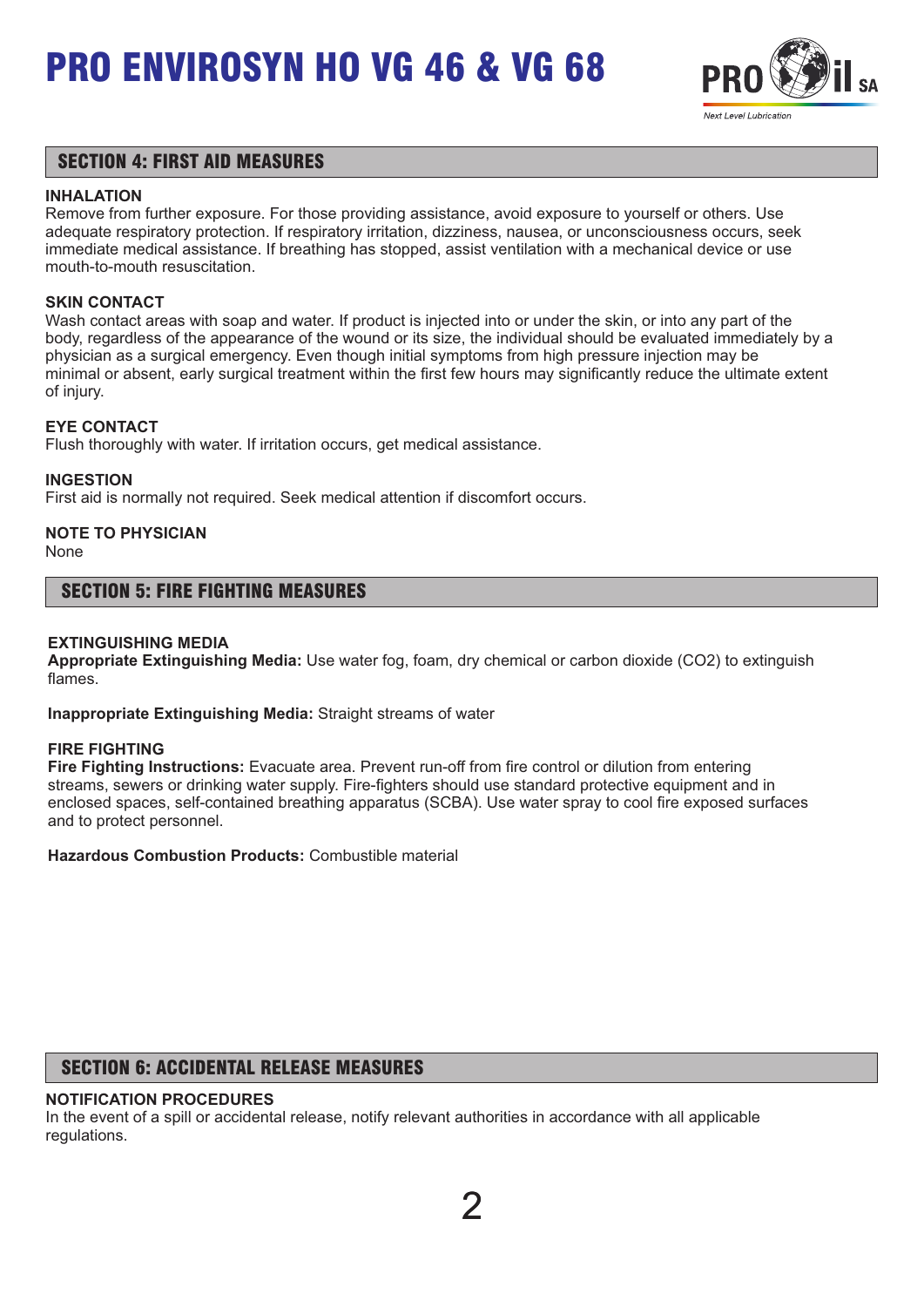

### **PROTECTIVE MEASURES**

Avoid contact with spilled material. See Section 5 for fire fighting information. See the Hazard Identification Section for Significant Hazards. See Section 4 for First Aid Advice. See Section 8 for advice on the minimum requirements for personal protective equipment. Additional protective measures may be necessary, depending on the specific circumstances and/or the expert judgment of the emergency responders.

**For emergency responders:** Respiratory protection: respiratory protection will be necessary only in special cases, e.g., formation of mists. Half-face or full-face respirator with filter(s) for dust/organic vapor or Self Contained Breathing Apparatus (SCBA) can be used depending on the size of spill and potential level of exposure. If the exposure cannot be completely characterized or an oxygen deficient atmosphere is possible or anticipated, SCBA is recommended. Work gloves that are resistant to hydrocarbons are recommended. Gloves made of polyvinyl acetate (PVA) are not water-resistant and are not suitable for emergency use. Chemical goggles are recommended if splashes or contact with eyes is possible. Small spills: normal antistatic work clothes are usually adequate. Large spills: full body suit of chemical resistant, antistatic material is recommended.

#### **SPILL MANAGEMENT**

**Land Spill:** Stop leak if you can do so without risk. Recover by pumping or with suitable absorbent.

**Water Spill:** Stop leak if you can do so without risk. Confine the spill immediately with booms. Warn other shipping. Remove from the surface by skimming or with suitable absorbents. Seek the advice of a specialist before using dispersants.

Water spill and land spill recommendations are based on the most likely spill scenario for this material; however, geographic conditions, wind, temperature, (and in the case of a water spill) wave and current direction and speed may greatly influence the appropriate action to be taken. For this reason, local experts should be consulted. Note: Local regulations may prescribe or limit action to be taken.

#### **ENVIRONMENTAL PRECAUTIONS**

**Large Spills:** Dyke far ahead of liquid spill for later recovery and disposal. Prevent entry into waterways, sewers, basements or confined areas.

## SECTION 7: HANDLING AND STORAGE

#### **HANDLING**

Avoid eye contact and repeated or prolonged skin contact. Avoid inhalation of vapour, mist or aerosols.

#### **STORAGE**

Store in a cool, dry, well-ventilated place and out of direct sunlight. Store away from foodstuffs. Store away from incompatible materials described in Section 10. Store away from sources of heat and/or ignition. Keep container standing upright. Keep containers closed when not in use - check regularly for leaks.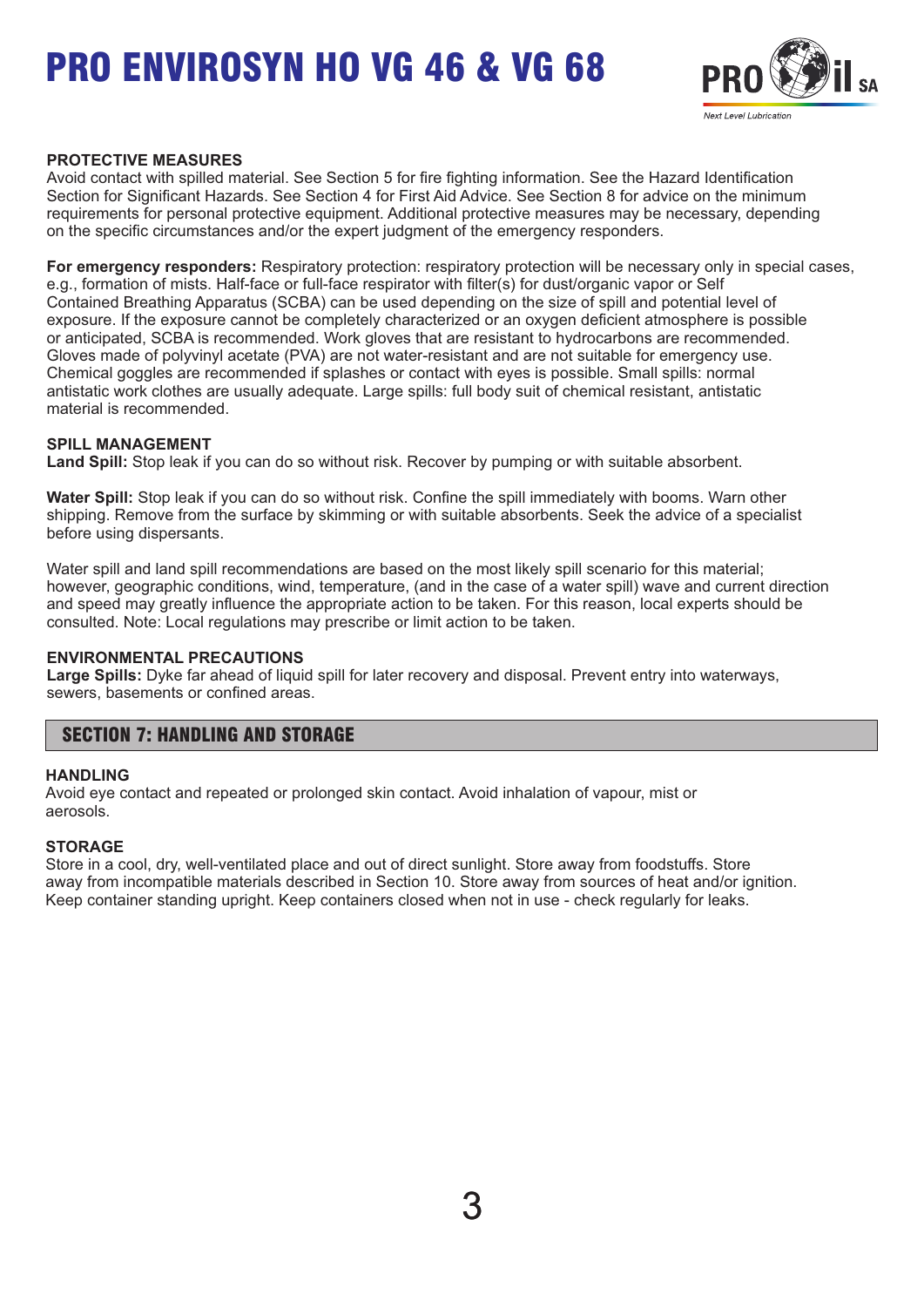

## SECTION 8: EXPOSURE CONTROL / PERSONAL PROTECTION

### **EXPOSURE LIMIT VALUES**

Exposure limits/standards for materials that can be formed when handling this product: NOTE: Limits/standards shown for guidance only. Follow applicable regulations.

### **BIOLOGICAL LIMITS**

No biological limits allocated.

#### **ENGINEERING CONTROLS**

The level of protection and types of controls necessary will vary depending upon potential exposure conditions. Control measures to consider:

No special requirements under ordinary conditions of use and with adequate ventilation.

#### **PERSONAL PROTECTION**

Personal protective equipment selections vary based on potential exposure conditions such as applications, handling practices, concentration and ventilation. Information on the selection of protective equipment for use with this material, as provided below, is based upon intended, normal usage.

**Respiratory Protection:** If engineering controls do not maintain airborne contaminant concentrations at a level which is adequate to protect worker health, an approved respirator may be appropriate. Respirator selection, use, and maintenance must be in accordance with regulatory requirements, if applicable. Types of respirators to be considered for this material include:

**Particulate** 

No special requirements under ordinary conditions of use and with adequate ventilation.

For high airborne concentrations, use an approved supplied-air respirator, operated in positive pressure mode. Supplied air respirators with an escape bottle may be appropriate when oxygen levels are inadequate, gas/vapour warning properties are poor, or if air purifying filter capacity/rating may be exceeded.

**Hand Protection:** Any specific glove information provided is based on published literature and glove manufacturer data. Glove suitability and breakthrough time will differ depending on the specific use conditions. Contact the glove manufacturer for specific advice on glove selection and breakthrough times for your use conditions. Inspect and replace worn or damaged gloves. The types of gloves to be considered for this material include:

Nitrile, Viton

No protection is ordinarily required under normal conditions of use.

**Eye Protection:** If contact is likely, safety glasses with side shields are recommended.

**Skin and Body Protection:** Any specific clothing information provided is based on published literature or manufacturer data. The types of clothing to be considered for this material include: No skin protection is ordinarily required under normal conditions of use. In accordance with good industrial hygiene practices, precautions should be taken to avoid skin contact.

**Specific Hygiene Measures:** Always observe good personal hygiene measures, such as washing after handling the material and before eating, drinking, and/or smoking. Routinely wash work clothing and protective equipment to remove contaminants. Discard contaminated clothing and footwear that cannot be cleaned. Practise good housekeeping.

#### **ENVIRONMENTAL CONTROLS**

Comply with applicable environmental regulations limiting discharge to air, water and soil. Protect the environment by applying appropriate control measures to prevent or limit emissions.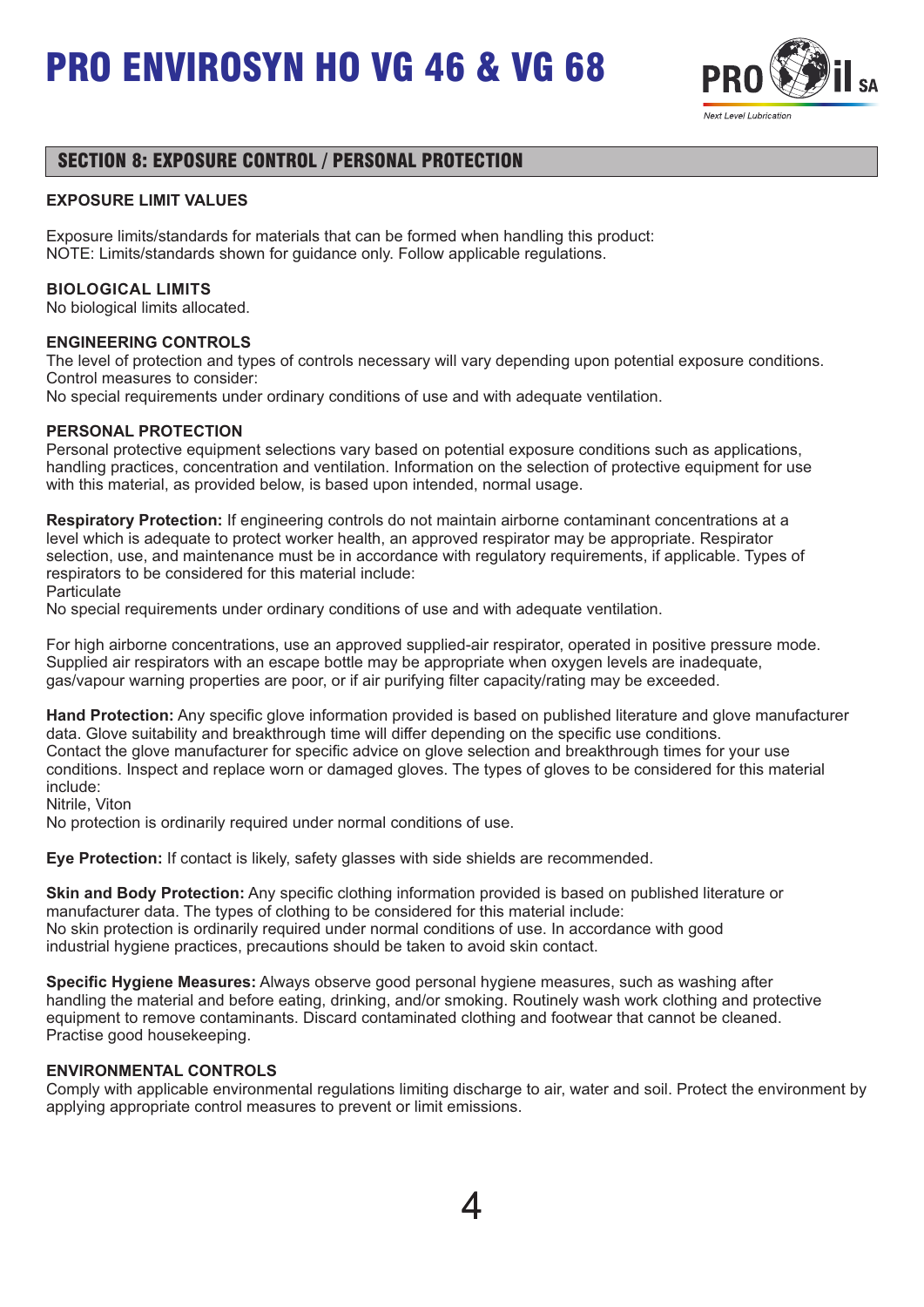

## SECTION 9: PHYSICAL AND CHEMICAL PROPERTIES

**Note: Physical and chemical properties are provided for safety, health and environmental considerations only and may not fully represent product specifications. Contact the Supplier for additional information.**

### **GENERAL INFORMATION**

Physical State: Liquid Colour: Yellow/Brownish Odour: Characteristic

## **IMPORTANT HEALTH, SAFETY, AND ENVIRONMENTAL INFORMATION**

Relative Density (at 20 °C): 0.916 - 0.928 g/cm<sup>3</sup> Flammability (Solid, Gas): N/A Flash Point: 280°C (VG 46) & 290C (VG 68) Flammable Limits (Approximate volume % in air): N/D Autoignition Temperature °C: 430 (VG 46) & 490 (VG 68) Boiling Point / Range: N/B Vapour Density (Air = 1): N/A Vapour Pressure: N/A pH: N/A Solubility in Water: Insoluble in water Viscosity: **ISO VG 46 68 Viscosity @ 40 °cSt 49 65** Oxidizing Properties: See Hazards Identification Section.

## **OTHER INFORMATION**

Freezing Point: N/D Melting Point: N/A Pour Point: -25 °C (VG 46) & -32°C (VG 68) Fire Point: 335°C (V46) & 375°C (VG 68)

## SECTION 10: STABILITY AND REACTIVITY

REACTIVITY: May react with strong acids or strong oxidizing agents, such as chlorates, nitrates, peroxides, etc.

STABILITY: Material is stable under normal conditions.

CONDITIONS TO AVOID: Excessive heat. High energy sources of ignition.

INCOMPATIBLE MATERIALS: N/A

HAZARDOUS DECOMPOSITION PRODUCTS: Hazardous decomposition byproducts may form with exposure to high temperatures, e.g.: carbon dioxide, carbon monoxide, smoke, nitrogen oxides.

POSSIBILITY OF HAZARDOUS REACTIONS: No known hazardous reactions.

## SECTION 11: TOXICOLOGICAL INFORMATION

No adverse health effects expected if the product is handled in accordance with this Safety Data Sheet and the product label. Symptoms or effects that may arise if the product is mishandled and overexposure occurs are: **Acute Effects**

**Inhalation:** Material may be an irritant to mucous membranes and respiratory tract. **Skin contact:** Contact with skin may result in irritation.

5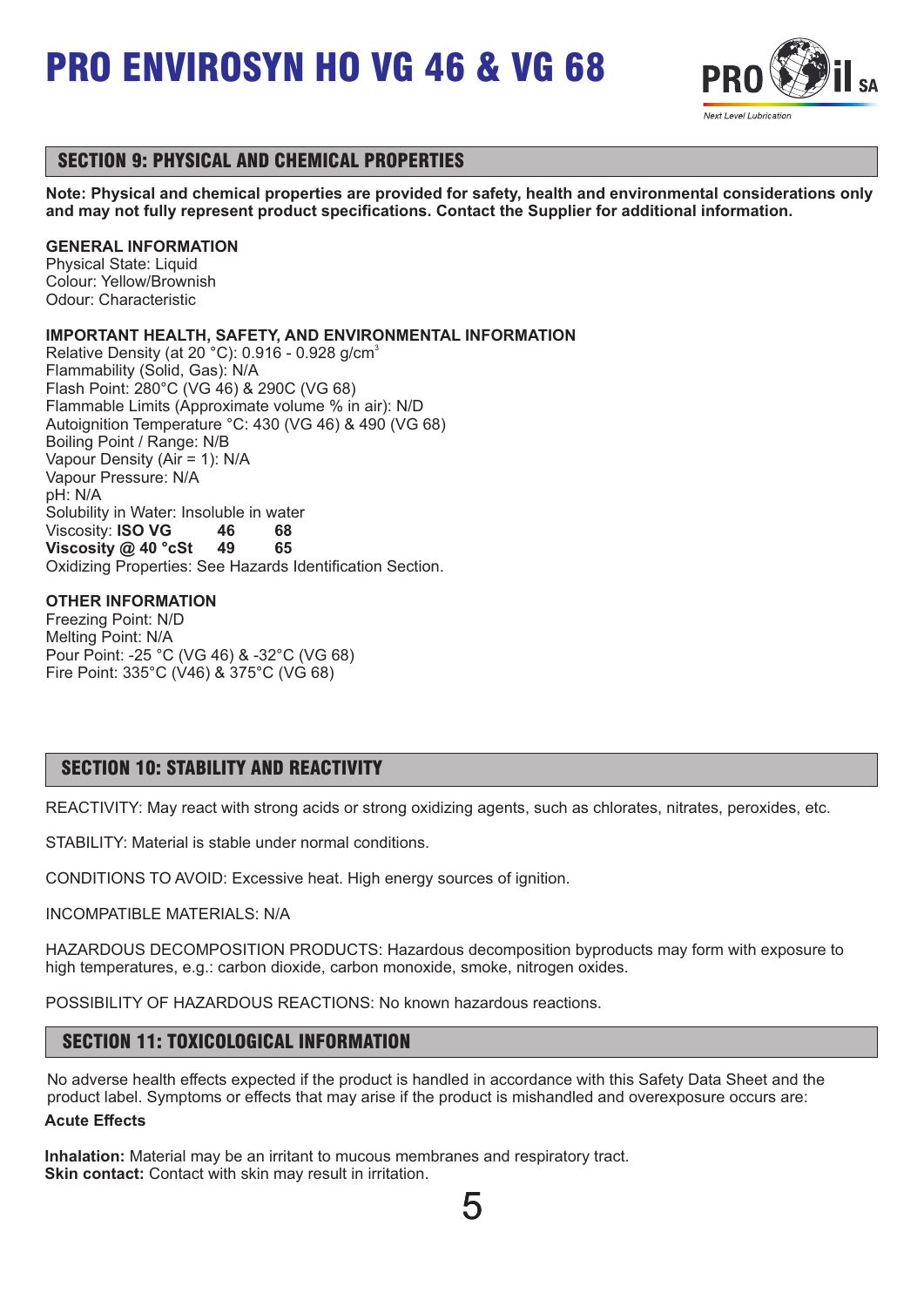

**Ingestion:** Swallowing can result in nausea, vomiting and irritation of the gastrointestinal tract. **Eye contact:** May be an eye irritant.

**Acute toxicity**

**Inhalation:** This material has been classified as non-hazardous. Contains a refined petroleum-based mineral oil. **Skin contact:** This material has been classified as non-hazardous. Contact with the skin is not expected to cause prolonged or significant irritation

**Ingestion:** Toxicological data are not available.

**Corrosion/Irritancy:** Eye: Toxicological data are not available.

**Skin:** Toxicological data are not available.

**Sensitisation:** Inhalation: Toxicological data are not available.. Skin: Toxicological data are not available. **Aspiration hazard:** Toxicological data are not available.

**Specific target organ toxicity (single exposure):** Toxicological data are not available.

**Chronic Toxicity**

**Mutagenicity:** This material has been classified as non-hazardous.

**Carcinogenicity:** This material has been classified as non-hazardous.

**Reproductive toxicity (including via lactation):** This material has been classified as non-hazardous.

**Specific target organ toxicity (repeat exposure):** This material has been classified as non-hazardous.

## SECTION 12: ECOLOGICAL INFORMATION

The product is bio-degradable. Classification according to Regulation (EC) No. 1272/2008 [CLP]. There is no information available on the preparation itself .

Avoid contaminating waterways.

**Acute aquatic hazard:** Toxicological data are not available. **Long-term aquatic hazard:** This material is not expected to be harmful to aquatic organisms. **Ecotoxicity:** Toxicological data are not available. **Persistence and degradability:** Toxicological data are not available. **Bioaccumulative potential:** Toxicological data are not available. **Mobility:** Toxicological data are not available.

## SECTION 13: DISPOSAL CONSIDERATIONS

Disposal recommendations based on material as supplied. Disposal must be in accordance with current applicable laws and regulations, and material characteristics at time of disposal.

#### **DISPOSAL RECOMMENDATIONS**

The generation of waste should be avoided or minimized wherever possible. Significant quantities of waste product residues should not be disposed of viathe foul sewer but processed in a suitable effluent treatment plant. Dispose of surplus and non-recyclable products via a licensed waste disposal contractor. Disposal of this product, solutions and any by-products should at all times comply with the requirements of environmental protection and waste disposal legislation and any regional local authority requirements. Waste packaging should be recycled. Incineration or landfill should only be considered when recycling is not feasible. This material and its container must be disposed of in a safe way. Care should be taken when handling emptied containers that have not been cleaned or rinsed out.

**Empty Container Warning:** Empty Container Warning (where applicable): Empty containers may contain residue and can be dangerous. Do not attempt to refill or clean containers without proper instructions. Empty drums should be completely drained and safely stored until appropriately reconditioned or disposed. Empty containers should be taken for recycling, recovery, or disposal through suitably qualified or licensed contractor and in accordance with governmental regulations. DO NOT PRESSURISE, CUT, WELD, BRAZE, SOLDER, DRILL, GRIND, OR EXPOSE SUCH CONTAINERS TO HEAT, FLAME, SPARKS, STATIC ELECTRICITY, OR OTHER SOURCES OF IGNITION. THEY MAY EXPLODE AND CAUSE INJURY OR DEATH.